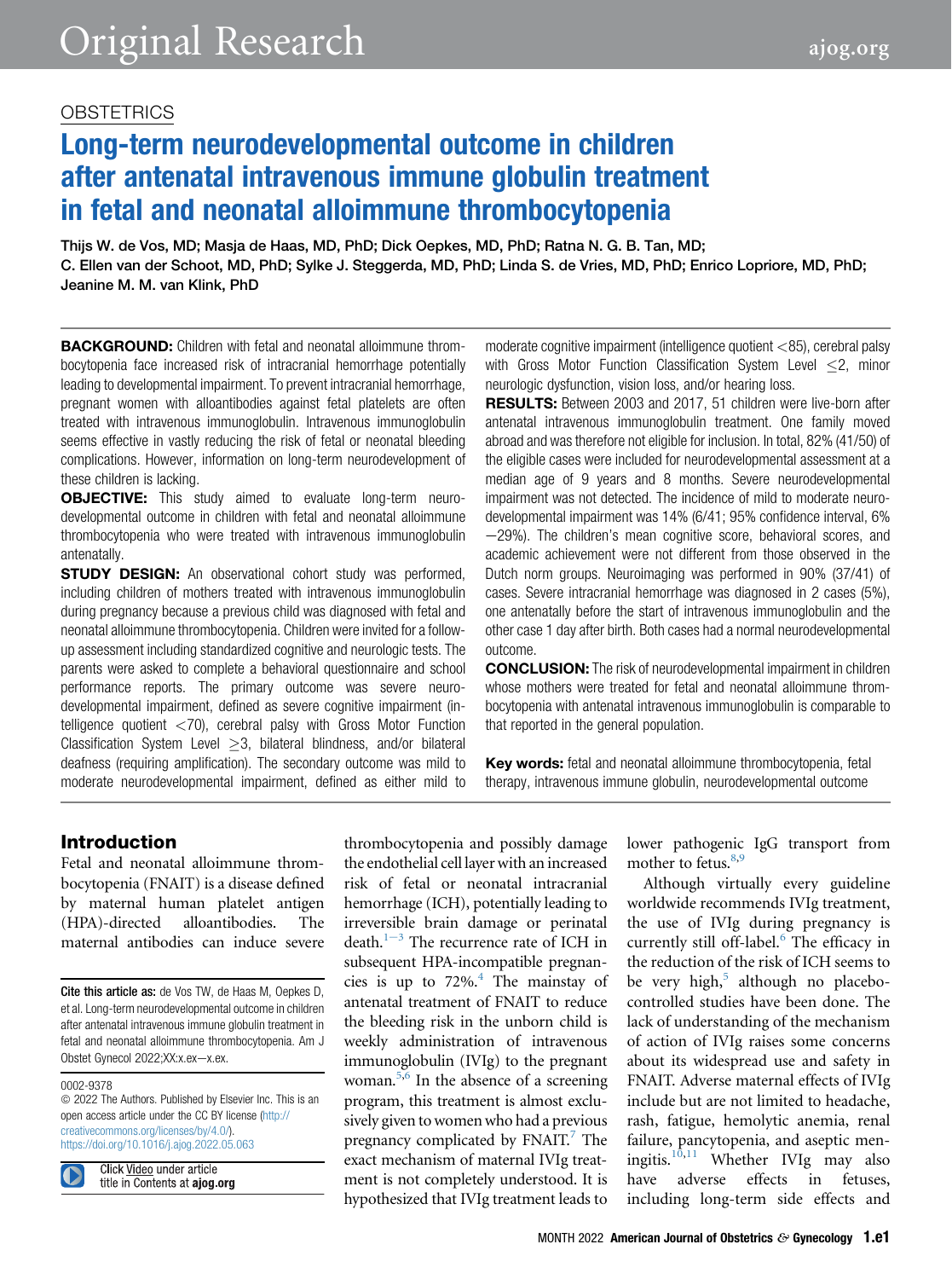## AJOG at a Glance

#### Why was this study conducted?

In fetal and neonatal alloimmune thrombocytopenia (FNAIT), administration of intravenous immune globulin (IVIg) to the mother during pregnancy is widely accepted for preventing the occurrence of antenatal or perinatal intracranial hemorrhage (ICH) in the child. However, knowledge about the long-term neurodevelopmental outcomes of these children is lacking.

#### Key findings

Mild to moderate neurodevelopmental impairment was present in 6 of 41 (14%) children. Two children were diagnosed with severe ICH. Both had normal neurodevelopmental outcomes.

#### What does this add to what is known?

Neurodevelopmental outcomes of children with FNAIT born after a pregnancy in which their mother was treated with IVIg are comparable to those reported in the general population.

neurodevelopmental impairment, is not well known.

Thus far, only 2 small cohort studies have assessed the long-term neurodevelopmental outcomes of children with FNAIT after antenatal treat-ment.<sup>[12](#page-7-9)[,13](#page-7-10)</sup> These studies concluded that long-term outcomes of these children were favorable. However, the interpretation of the studies was hampered by methodological limitations: substantial loss to follow-up, remote developmental assessment, and heterogeneous study population.[12](#page-7-9),[13](#page-7-10) Knowledge of longterm outcomes is essential to evaluate and improve the current quality of care and in evidence-based counseling of parents, particularly because children with FNAIT are at risk for ICH and its associated neurologic sequelae. FNAIT survivors have a 70% to 82% risk of lifelong sequelae (eg, delayed development, cerebral palsy, cortical blindness, or seizures) as a result of ICH. $^{14,15}$  $^{14,15}$  $^{14,15}$  $^{14,15}$ 

This study aimed to assess long-term neurodevelopmental outcomes in children with FNAIT who were treated with IVIg during pregnancy. In addition, we assessed behavioral difficulties and school performance reports.

#### Materials and Methods Study population

The Leiden University Medical Center (LUMC) is the national clinical expertise center in the Netherlands for platelet alloimmunization in pregnancy. Children of mothers referred to LUMC between 2003 and 2017 and who were treated with IVIg because of a risk of FNAIT were eligible for this study. FNAIT was diagnosed if there was a clinical suspicion in a previous pregnancy (neonatal platelet count  $<$ 150 $\times$ 10<sup>9</sup>/L and/or [fetal] ICH or organ bleeding), confirmed fetal-maternal HPA incompatibility, and presence of HPA-directed antibodies in the maternal plasma.[16](#page-7-13) Exclusion criteria for longterm follow-up examination were severe congenital abnormalities unrelated to FNAIT or the family moving abroad. Weekly maternal IVIg treatment was administered according to the clinical guidelines: 0.5 g/kg/wk from 28 weeks of gestation in standard-risk pregnancies (without history of ICH or organ bleeding) and 1.0 g/kg/wk starting between 16 and 20 weeks of gestation in high-risk pregnancies (with a history of ICH or organ bleeding).<sup>[7](#page-7-4)</sup> Cesarean delivery was not recommended as a standard delivery mode in HPA-immunized pregnancies. For standard-risk pregnancies with a previous vaginal delivery, planned induction of labor was considered to be safe. Between January 2005 and September 2007, treatment was given according to the study protocol of a randomized trial in standard-risk pregnancies comparing low-dose IVIg (0.5 g/kg/wk) with standard-dose IVIg (1.0 g/kg/wk) starting at 28 weeks of gestation.<sup>[17](#page-7-14)</sup>

#### **Ethics**

The medical ethical committee of Leiden-Delft-Den Haag provided ethical approval (P19.069). All parents and children (aged  $\geq$ 12 years) gave written informed consent. This study was registered at [ClinicalTrials.gov](http://ClinicalTrials.gov) (identifier: NCT04529382).

#### Clinical data

The following obstetrical data were obtained from medical records: gravidity, parity, antenatal treatment, mode of delivery, specificity of the HPA alloantibody, and gestational age at delivery. Data on the occurrence of ICH or organ bleeding in previous children were also noted. The following neonatal data were obtained: platelet count nadir, postnatal treatment and bleeding symptoms, birthweight, sex, and neonatal morbidity. Two experienced neonatologists specialized in neonatal neurology (S.S. and L.V.) reviewed cerebral imaging and cerebral imaging reports. Severe ICH was defined as intraventricular hemorrhage (IVH) grade III or IV or ICH with parenchymal involvement visible on cranial ultrasound. Minor ICH was defined as IVH grade I or II. $^{18}$  $^{18}$  $^{18}$  Severe organ bleeding was defined as organ bleeding requiring supportive care (eg, ventilation in case of a pulmonary bleed).

Neonatal morbidity was defined as the presence of 1 of the following conditions: perinatal asphyxia (5-min Apgar score  $\langle 7 \text{ or a} \rangle$  reterial cord blood pH  $\langle 7.0 \rangle$ , neonatal sepsis (clinical suspicion of infection and positive blood culture), or necrotizing enterocolitis.<sup>[19](#page-7-16)</sup> Small for gestational age (SGA) was defined as birthweight below the 10th percentile.<sup>[20](#page-7-17)</sup>

Maternal education levels were obtained from a demographic questionnaire and categorized according to the Dutch Social and Cultural Planning Office (in Dutch: Sociaal en Cultureel Planbureau). $^{21}$  $^{21}$  $^{21}$  All data were collected in a secure online database. $22$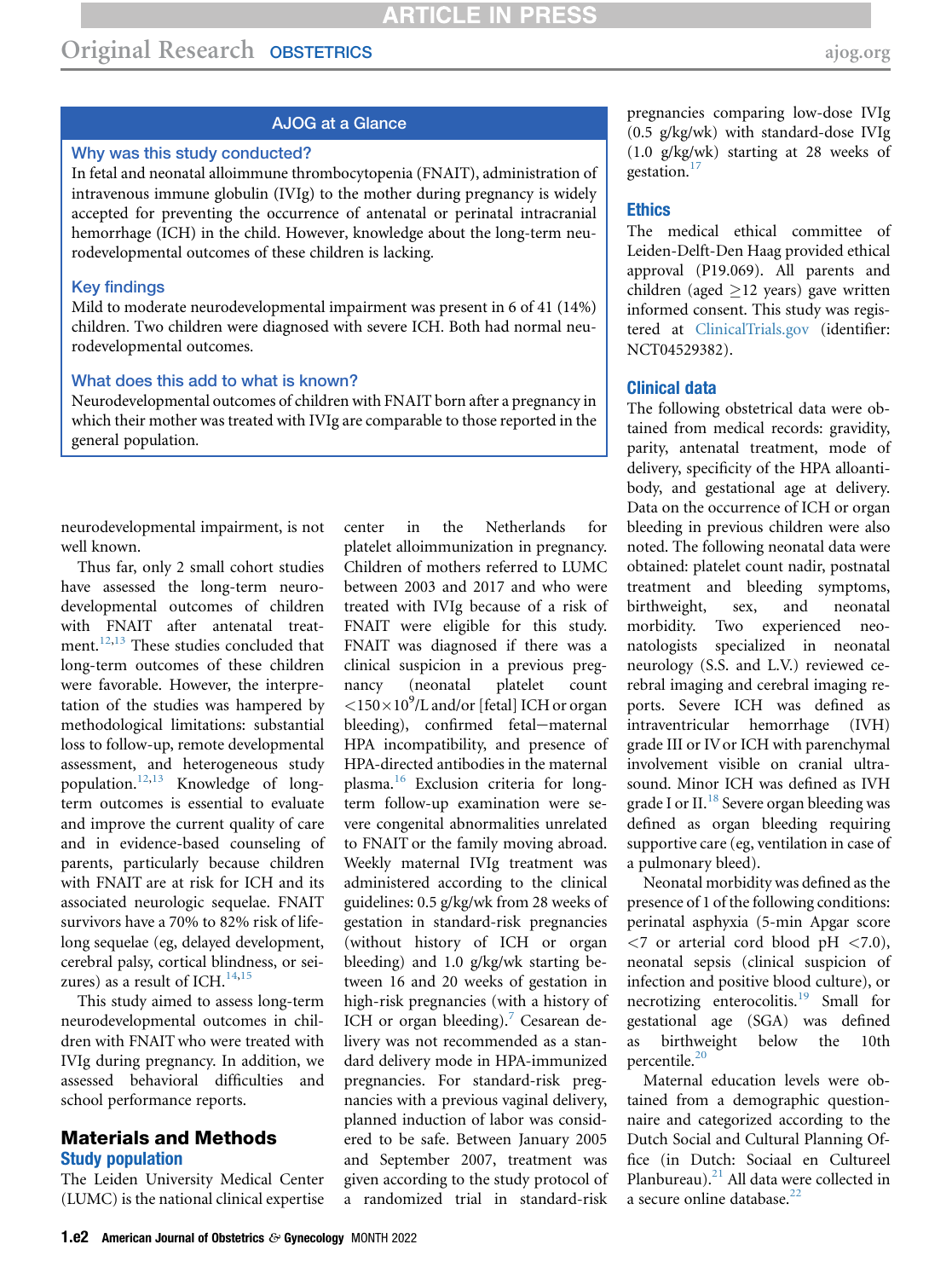#### **Procedures**

We first sent introduction letters to the parents, explaining the purpose of the study, followed by a phone call. If informed consent was obtained, an appointment for follow-up assessment either at home or at our outpatient clinic was made. Neurodevelopmental assessment consisted of a standardized cognitive test and neurologic examination. Parents were requested to complete a questionnaire on their child's behavior and to obtain school performance scores from their child's teachers.

Cognitive development in children aged 3 to 6 years was assessed using the Dutch version of the Wechsler Preschool and Primary Scale of Intelligence-Fourth Edition (WPPSI- $IV-NL$ ).<sup>[23](#page-7-20)</sup> Cognitive development in children aged between 7 and 17 years was assessed using the Dutch version of the Wechsler Intelligence Scale for Children-Fifth Edition (WISC-V- $NL)<sub>24</sub>$  $NL)<sub>24</sub>$  $NL)<sub>24</sub>$ 

Neurologic functioning was examined with the adapted version of the Touwen examination for evaluating minor neurologic dysfunction (MND).<sup>[25](#page-7-22)</sup> This examination is divided into the following domains: posture, reflexes, involuntary movements, coordination, fine manipulative ability, associated movements, sensory deficits, and cranial nerve function. With 1 dysfunctional domain, the outcome is classified as simple MND. If  $\geq$  clusters are dysfunctional, the outcome is classified as complex MND. The presence and grade of cerebral palsy (CP) was determined using the Gross Motor Function Classification System (GMFCS).[26](#page-7-23)

To investigate behavioral problems, parents completed the Child Behavior Checklist for 1.5 to 5 years or 6 to 18 years[.27](#page-7-24) Standard T scores were created using a Dutch normative sample. These scores compare the raw score with what would be "normal" responses for children of the same age and sex. The T scores of the normative sample are scaled with a mean of 50 and a standard deviation (SD) of 10. Higher scores indicate a greater severity of problems. For each broadband scale of internalizing,

externalizing, and total behavior problems, T scores can be interpreted as on the borderline (T=60-63, 84th-90th percentile) or in the clinical range  $(T\geq 64, \geq 91$ st percentile).

For children aged >6 years, school performance reports were obtained from the Dutch National Pupil Monitoring System (Cito, Arnhem, the Netherlands) for the following categories: reading comprehension, spelling, and arithmetic/mathematics.[28](#page-7-25) Individual scores were compared with age-matched peers and categorized into levels I to V, with level I being the top 20% scoring children and level V being the lowest 20% scoring children.

#### **Outcomes**

The primary outcome was the incidence of severe neurodevelopmental impairment (NDI). NDI is a composite outcome consisting of 4 different domains: cognitive functioning, vision, hearing, and neurologic functioning. Severe NDI was defined as the presence of 1 of the following criteria: severe cognitive impairment (intelligence quotient  $[IQ] < 70$   $[-2 S D]$ , CP GMFCS level  $\geq$ 3, bilateral blindness, and/or bilateral deafness (requiring amplification). $^{26}$  $^{26}$  $^{26}$  The secondary outcome was mild to moderate NDI, defined as the presence of 1 of the following criteria: mild to moderate cognitive impairment (IQ <85  $[-1 S D]$ ), CP GMFCS level 1 or 2, MND, vision loss, or hearing loss.<sup>[26](#page-7-23)</sup> Other outcomes were cognitive test scores (IQ) compared with Dutch norm scores and overall adverse outcomes including severe NDI and/or perinatal mortality. In addition, we report the incidence of simple and complex MND, borderline and clinical behavior problems, and school performance scores.

#### Statistical analyses

Descriptive results are presented as the number of cases with percentages, mean with SD, or median with interquartile range, depending on the data type and distribution. Proportions of outcomes are presented with 95% confidence intervals (CIs). The mean IQ scores were

compared with Dutch norm data with a 1-sample t test. The presence of behavioral problems and school performance scores were compared with the Dutch norm data using binomial tests. Data were analyzed using IBM SPSS Statistics software, version 26.0 (IBM, Armonk, NY). Images were created with Microsoft Visio (Microsoft Corporation, Redmond, WA). To examine selection bias, we compared the clinical characteristics of the included cases and the cases that were lost to follow-up.

## Results Study population

The [Figure](#page-3-0) shows the study population. One pregnancy complicated by HPA antibodies ended in fetal demise unrelated to FNAIT at 17 weeks of gestation. Autopsy revealed no signs of bleeding. Informed consent was obtained in 82% (41/50) of the eligible cases. [Table 1](#page-4-0) shows the characteristics of the included children (41 cases). In 12% (5/41) of cases, there was a history of severe ICH or organ bleeding in a previous pregnancy-three siblings were diagnosed with severe ICH, one with pulmonary bleeding and one with severe gastrointestinal bleeding. Clinical characteristics at birth of the included cases were comparable to those of children that were lost to follow-up [\(Supplemental](#page-8-0) [Table\)](#page-8-0). In 75% (30/40) of cases, the pregnant woman received standard-dose IVIg (0.5 g/kg/wk), and in 25% (10/40) of the cases high-dose IVIg (1 g/kg/wk); in 1 case, the dose was not reported. None of the pregnant women were treated with corticosteroids. Fetal blood sampling was not performed. In total, 34% (14/41) of the children were delivered by cesarean delivery, in 1 case because of suspected placental abruption at 31 weeks of gestation. The median gestational age at delivery was 37 weeks and 5 days, with median birthweight of 3280 g. No neonatal morbidities occurred. The median platelet count nadir at birth was  $65\times10^5$ /L (minimum  $6 \times 10^9$ /L; maximum 382×10<sup>9</sup>/L). In 14 (34%) cases, the nadir was  $\langle 25 \times 10^9 / L$ , and in 18 (43%) cases, the nadir was  $<$  50 $\times$  10<sup>9</sup>/L.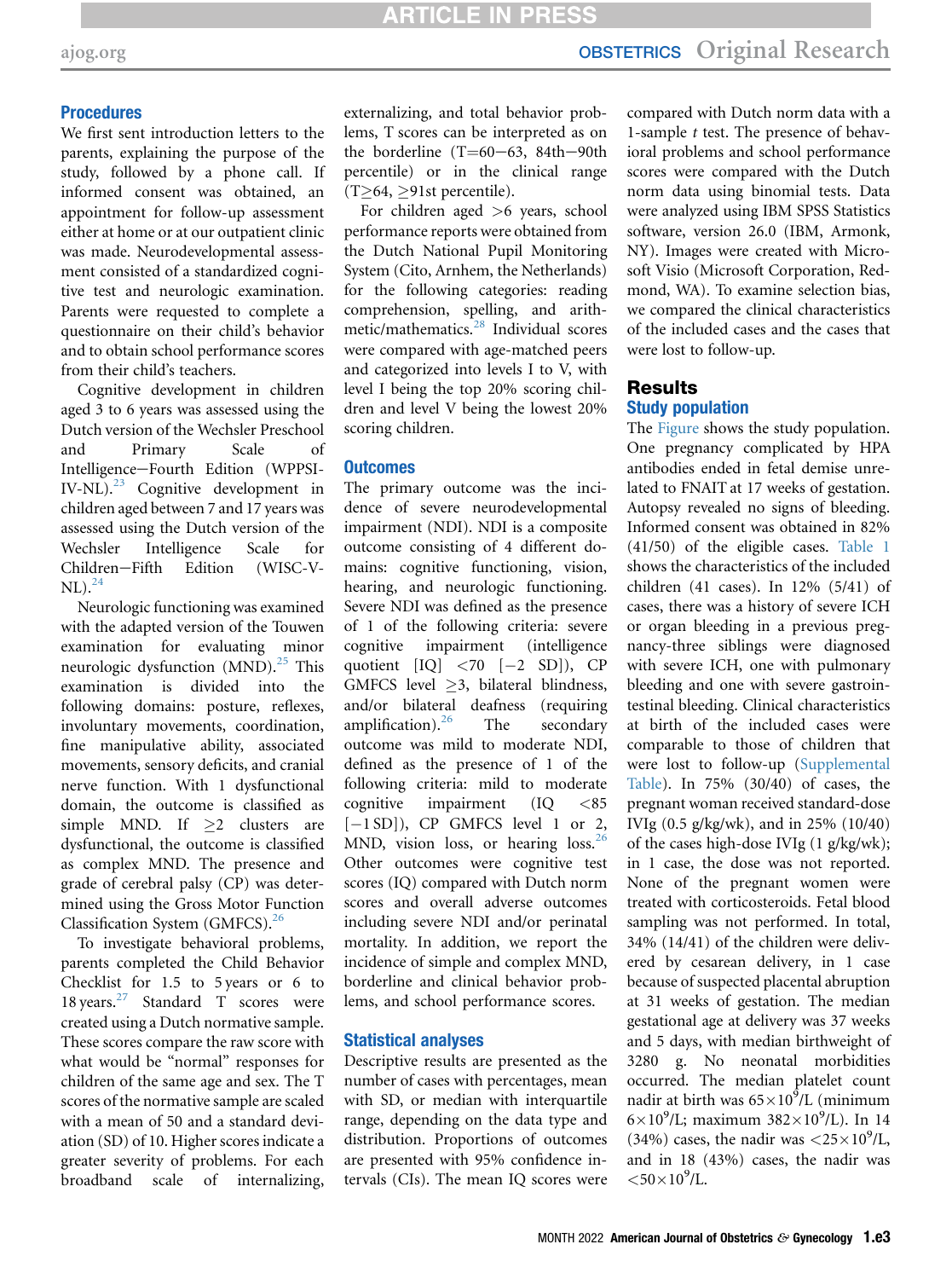# **ARTICLE IN PRESS**

<span id="page-3-0"></span>

de Vos. Neurodevelopmental outcome in children after antenatal maternal intravenous immune globulin treatment in fetal and neonatal alloimmune thrombocytopenia. Am J Obstet Gynecol 2022.

#### **Neuroimaging**

Postnatal neuroimaging was performed in 90% (37/41) of the cases. Cranial ultrasound was performed in 92% (34/37) of these cases, and 8% (3/37) underwent both cranial ultrasound and magnetic resonance imaging (MRI). Two infants (3%, 2/37) were diagnosed with severe ICH. In 1 such infant, parenchymal bleeding was detected on fetal ultrasound 1 week before the planned start of IVIg treatment at 27 weeks of gestation. Antenatal treatment (high-dose) was started directly and the bleeding remained stable on ultrasound. At 36 weeks of gestation, a cesarean delivery was performed. Postnatally, the bleeding was classified as severe ICH. In the second case with severe ICH, a round intraparenchymal lesion in the left frontal lobe was detected on neonatal ultrasound. This lesion was suspected to

be intraparenchymal hemorrhage and therefore classified as severe ICH. The postnatal platelet count of this infant was  $382\times10^9$ /L. Neonatal MRI was not performed. A previous child in this family had severe gastrointestinal bleeding because of FNAIT. Besides this family in which the mother delivered an infant with ICH after the previous child had a severe gastrointestinal bleeding, severe bleeding did not reoccur in other pregnancies. In addition to the 2 cases of severe ICH, minor ICH was diagnosed in 1 child (3%, 1/37); IVH grade II was suspected on cranial ultrasound and confirmed with MRI.

#### Long-term neurodevelopmental outcomes

[Table 2](#page-5-0) shows the long-term neurodevelopmental outcomes of 41 children at a median age of 9 years and 8 months (minimum: 4 years and 5 months; maximum 16 years and 2 months). Of the 40 children who underwent cognitive assessment, 6 (15%) were tested using the WPPSI-IV-NL (mean IQ score, 106  $[SD, 6]$  and 34  $(85%)$  using the WISC-V-NL (mean IQ score, 103 [SD, 11]). The mean full IQ score of the total cohort was 104 (SD, 11), higher than that of their Dutch peers  $(P=0.042; \text{mean})$ difference, 3.6). Three children had mild to moderate cognitive impairment (IQ score,  $70-85$ ). The neurologic examination of the children showed that simple MND was present in 10% (4/40) of the children. Severe NDI was not detected, nor was perinatal mortality. The incidence of mild to moderate NDI was  $14\%$  (6/41; 95% CI, 5.6%-29%). [Table 3](#page-6-0) shows the details of the cases with mild to moderate NDI. All 3 cases with ICH (2 severe and 1 mild) had normal neurodevelopment.

## Behavioral functioning and school performance

The internalizing, externalizing, and total behavior scores of the included children were comparable to Dutch norm data. School performance scores were available for 85% (35/41) of the children; 6 children were aged <6 years. One child with mild-to-moderate NDI in our study population required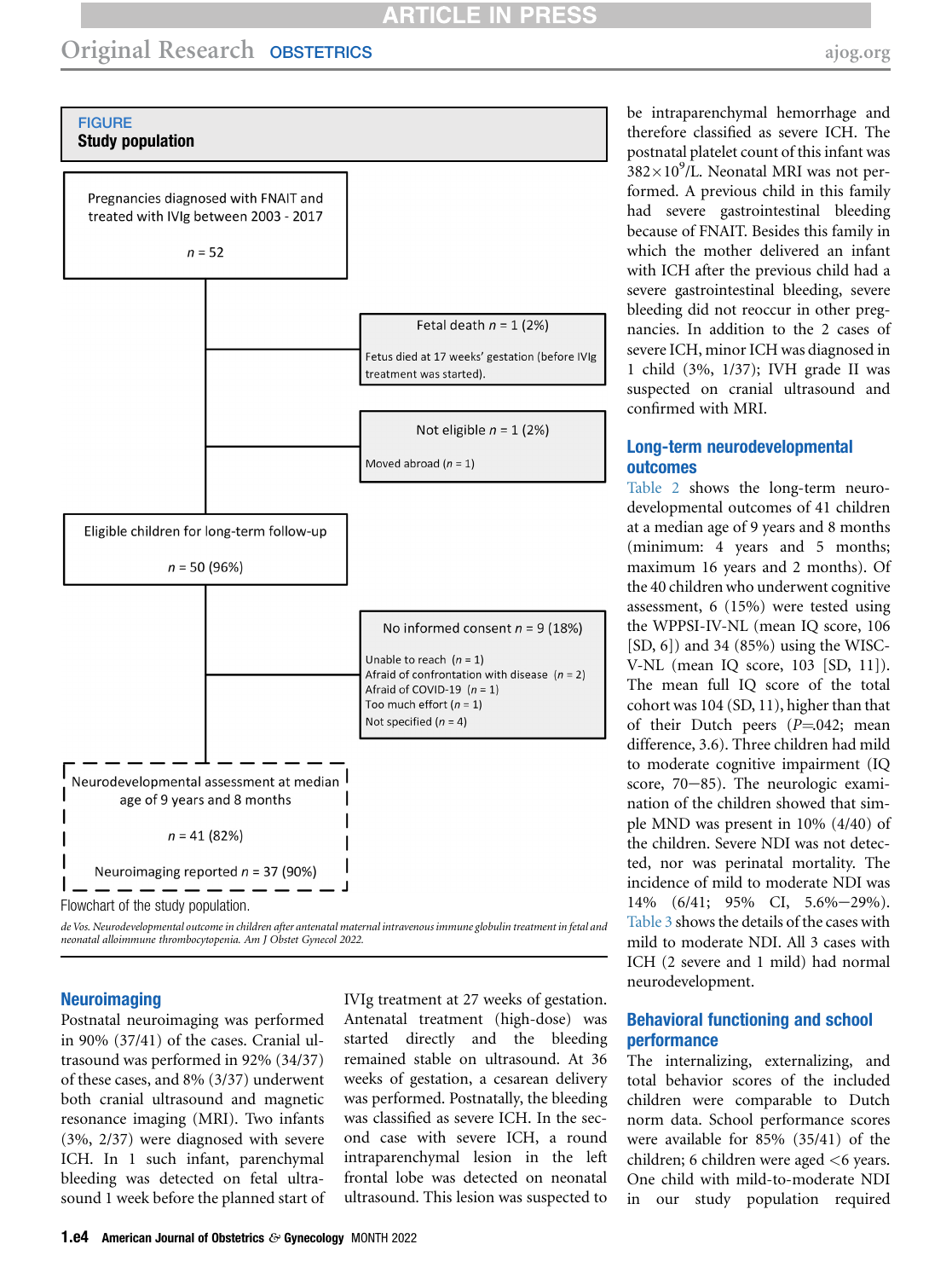<span id="page-4-0"></span>TABLE 1

Clinical and demographic characteristics of the fetal and neonatal alloimmune thrombocytopenia cases

| <b>Characteristics</b> | Variable                                                                                                                                                                                                                        | $n=41$                          |
|------------------------|---------------------------------------------------------------------------------------------------------------------------------------------------------------------------------------------------------------------------------|---------------------------------|
| <b>Diagnostics</b>     | HPA specificity, n (%)                                                                                                                                                                                                          |                                 |
|                        | HPA-1a                                                                                                                                                                                                                          | 33 (80)                         |
|                        | HPA-5b                                                                                                                                                                                                                          | 4 (10)                          |
|                        | <b>Other</b>                                                                                                                                                                                                                    | 4(10)                           |
| Pregnancy              | First pregnancy, n (%)                                                                                                                                                                                                          | 0                               |
|                        | Severe hemorrhage in previous pregnancy, n (%)                                                                                                                                                                                  | 5(12)                           |
|                        | Signs of fetal bleeding on ultrasound, n (%)                                                                                                                                                                                    | 1(2)                            |
|                        | Maternal IVIq treatment, n (%)                                                                                                                                                                                                  | 41 (100)                        |
| Neonatal               | Gestational age at delivery, $wk^{+d}$ , median (IQR)                                                                                                                                                                           | $37^{+5}$ $(37^{+2} - 38^{+3})$ |
|                        | Female sex, n (%)                                                                                                                                                                                                               | 21(51)                          |
|                        | Birthweight, gram, median (IQR)                                                                                                                                                                                                 | 3210 (2838-3427)                |
|                        | SGA (birthweight $\langle$ 10th percentile), n (%)                                                                                                                                                                              | 2(5)                            |
|                        | Skin bleeding, n (%)                                                                                                                                                                                                            | 10(24)                          |
|                        | Intracranial hemorrhage, $n/N$ (%) <sup>a</sup>                                                                                                                                                                                 | 3/37(8)                         |
|                        | Minor: IVH grade $I - II$                                                                                                                                                                                                       | 1/37(3)                         |
|                        | Severe: parenchymal                                                                                                                                                                                                             | 2/37(5)                         |
|                        | Platelet count nadir $\times$ 10 <sup>9</sup> /L, median (IQR)                                                                                                                                                                  | $65(20 - 161)$                  |
|                        | Platelet count $<$ 25 $\times$ 10 <sup>9</sup> /L, n (%)                                                                                                                                                                        | 14 (34)                         |
|                        | Postnatal treatment given, n (%)                                                                                                                                                                                                | 14 (34)                         |
| Demographics           | Maternal education, n (%)                                                                                                                                                                                                       |                                 |
|                        | Primary and secondary school                                                                                                                                                                                                    | 3(7)                            |
|                        | Intermediate vocational education                                                                                                                                                                                               | 13 (32)                         |
|                        | High vocational education or university                                                                                                                                                                                         | 25(61)                          |
|                        | FNAIT, fetal and neonatal alloimmune thrombocytopenia; HPA, human platelet antigen; IQR, interguartile range; IVH, intra-<br>ventricular hemorrhage; <i>IVIg</i> , intravenous immune globulin; SGA, small for gestational age. |                                 |

<span id="page-4-1"></span>Neuroimaging was not performed in 4 of 41 (10%) of the cases.

de Vos. Neurodevelopmental outcome in children after antenatal maternal intravenous immune globulin treatment in fetal and neonatal alloimmune thrombocytopenia. Am J Obstet Gynecol 2022.

special-needs education. Compared with the Dutch norm population, fewer children scored in our cohort in the lowest (level V) range for reading comprehension (6% [2/35] vs 20%;  $P=019$ ) and mathematics (3% [1/35] vs 20%; P<.001). Nine percent (3/35) of the children scored in the lowest range (level V) for spelling.

#### Comment Principal findings

This is the first study to use standardized psychometric tests to assess the longterm neurodevelopmental outcomes of children whose alloimmunized mothers were treated with IVIg for FNAIT. Of the 41 children included, none had severe NDI. Mild to moderate NDI was diagnosed in 3 cases (7%) because of mild to moderate cognitive impairment. Simple MND was detected in 10% of the cases. All cases with ICH had normal neurodevelopmental outcomes. Behavior problem scores were within the normal range. Compared with Dutch norm scores for academic achievement, fewer children in our cohort scored at the lowest level for mathematics and reading comprehension.

## Results in the context of what is known

To date, only 2 cohort studies reported the long-term neurodevelopmental outcomes of children born after ante-natal FNAIT treatment. Ward et al<sup>[13](#page-7-10)</sup> suggested better neurodevelopmental outcomes in 71 children who received antenatal treatment than in 71 untreated siblings. However, the investigators performed telephone surveys only, and their conclusions were hampered by a substantial (37%) loss-to-follow-up rate. Another study evaluated the neurodevelopmental outcomes after antenatal treatment of 37 children born with FNAIT and found them to be similar to those observed in the normal population.<sup>[12](#page-7-9)</sup> An important limitation of this study was the large heterogeneity in fetal management strategies, including intrauterine platelet transfusion, IVIg treatment, or both. Our loss-to-follow-up rate was low, and we avoided the important limitations of these 2 studies by studying a cohort that received similar antenatal treatment, and by performing standardized neurodevelopmental tests in all participants. Compared with the general Dutch population, our study cohort had higher cognitive test scores. However, the mean difference of 3.6 IQ points is not clinically relevant because this difference is  $\lt +0.5$  SD (7 IO points) compared with the national average. $16$  The relatively high proportion of mothers with a high education level (61% vs 41% in the Dutch general population) could explain the slightly higher IQ scores in our cohort.<sup>[13](#page-7-10)</sup> The rate of simple MND (4/40; 10%) was comparable to the rates observed in a healthy population, with 10% at preschool age and up to 15% at school age  $(9$ -years-old).<sup>[26](#page-7-23),[29](#page-7-26)</sup>

An intriguing finding, in contrast to literature, $21$  was the absence of NDI in the 3 children who were diagnosed with ICH as fetuses or neonates. The most severe ICH occurred before IVIg treatment was started, at 27 weeks of gestation. In our current protocol, the standard-risk pregnancies start treatment with IVIg at 24 weeks. The other 2 children had milder forms of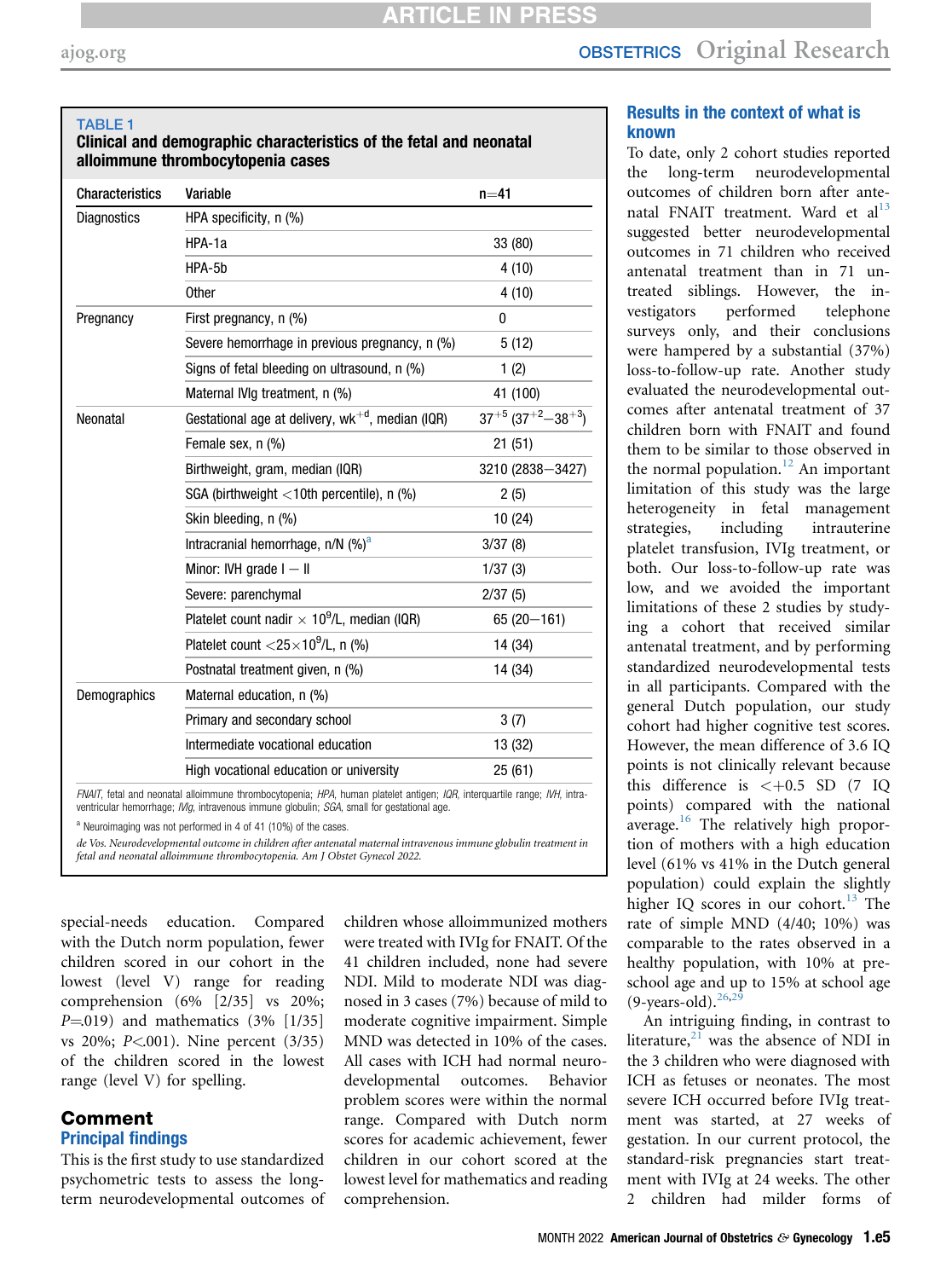#### <span id="page-5-0"></span>TABLE 2

#### Neurodevelopmental outcome of antenatally treated fetal and neonatal alloimmune thrombocytopenia cases

| Outcome         | Variable                                                        | $n = 41$                           |
|-----------------|-----------------------------------------------------------------|------------------------------------|
|                 | Age, y mo, median (IQR)                                         | 9 y 8 mo (7 y 5<br>$mo-11$ y 8 mo) |
| Cognitive       | Full IQ scale, mean $(\pm SD)^d$                                | 104 (11)                           |
|                 | Verbal comprehension                                            | 106(14)                            |
|                 | Visual spatial score                                            | 103 (12)                           |
|                 | Fluid reasoning scale                                           | 102 (12)                           |
|                 | Working memory score                                            | 99 (12)                            |
|                 | Processing speed                                                | 103 (16)                           |
|                 | Normal range (TIQ $>$ 85), n (%) <sup>b</sup>                   | 38 (93)                            |
|                 | Mild-moderate impairment (TIQ, 85-70)                           | 3(7)                               |
|                 | Severe cognitive impairment (TIQ $<$ 70)                        | 0                                  |
| Neurologic      | MND, $n/N$ (%) <sup>c</sup>                                     |                                    |
|                 | Simple MND                                                      | 4/40(10)                           |
|                 | <b>Complex MND</b>                                              | 0                                  |
|                 | Abnormal domain, n/N (%)                                        |                                    |
|                 | Posture                                                         | 1/40(3)                            |
|                 | Reflexes                                                        | 2/40(5)                            |
|                 | Involuntary movements                                           | 2/40(5)                            |
|                 | Coordination                                                    | 2/40(5)                            |
|                 | Fine manipulative ability                                       | 0                                  |
|                 | Associated movements                                            | 1/40(3)                            |
|                 | Sensory deficits                                                | 1/40(3)                            |
|                 | Cranial nerve function                                          | 1/40(3)                            |
|                 | Cerebral palsy, n (%)<br><b>Bilateral blindness or deafness</b> | 0<br>0                             |
| <b>Behavior</b> | Total behavior problems (borderline to clinical), n (%)         | 2(2)                               |
|                 | Internalizing behavior problems (borderline to clinical), n (%) | 3(7)                               |
|                 | Externalizing behavior problems (borderline to clinical), n (%) | 2(5)                               |
| NDI             | Neurodevelopmental impairment (NDI), n (%)                      |                                    |
|                 | Normal                                                          | 35 (85)                            |
|                 | Mild-moderate NDI                                               | 6(15)                              |
|                 | Severe NDI                                                      | 0                                  |

FNAIT, fetal and neonatal alloimmune thrombocytopenia; IQR, interquatile range; MND, minor neurologic dysfunction; NDI, neurodevelopmental impairment; SD, standard deviation; TIQ, total intelligence quotient.

<span id="page-5-2"></span><span id="page-5-1"></span><sup>a</sup> Cognitive test was not done in 1 of 41 (2%) anticipated FNAIT cases; <sup>b</sup> On the basis of the information of the school results and questionnaires that were completed by the caregivers, cases with missing cognitive test scores were normal; <sup>c</sup> Neurologic test was not completed in 1 of 41 (2%) anticipated FNAIT cases.

de Vos. Neurodevelopmental outcome in children after antenatal maternal intravenous immune globulin treatment in fetal and neonatal alloimmune thrombocytopenia. Am J Obstet Gynecol 2022.

bleeding, possibly even unrelated to FNAIT. Whether the IVIg may have had a protective effect on the vascular endothelium, as suggested by some recent studies, cannot be concluded from our data. $1-3$ 

Despite weekly IVIg infusion, approximately 40% of the children were born with a platelet count  $<$  50 $\times$ 10<sup>9</sup>/L. This was in line with previous retrospective studies that reported that up to 67% of neonates had a platelet count  $<$  50 $\times$ 10<sup>9</sup>/L after IVIg-treated pregnancies.<sup>[5](#page-7-2)</sup> These cases with severe thrombocytopenia despite antenatal IVIg treatment are sometimes referred to as "nonresponders," whereas some colleagues suggest that this occurs because the dose of IVIg was too low in these cases.<sup>[30](#page-7-27)</sup> The current study was not designed to provide explanations for this phenomenon.

#### Clinical implications

This study used standardized tests to address the long-term neurodevelopmental outcomes of children treated antenatally for FNAIT, demonstrating that the risk of severe NDI in this population is low. An earlier cohort study<sup>[14](#page-7-11),[15](#page-7-12)</sup> performed by our group reported severe and mild to moderate NDI in 60% and 10% of survivors with severe ICH because of untreated FNAIT, respectively.<sup>[21](#page-7-18)</sup> These findings are in line with another study reporting neurologic sequelae in 82% of surviving FNAIT cases with ICH.<sup>[27](#page-7-24)</sup> Both studies underline the importance of preventing ICH in pregnancies complicated by FNAIT. Currently, FNAIT is predominantly diagnosed in cases with thrombocytopenia as a chance finding or in cases with unexpected fetal or neonatal bleeding. In subsequent pregnancies, antenatal IVIg therapy seems to work exceptionally well, although adequate placebo-controlled studies are lacking. To prevent all ICH and its associated neurodevelopmental injury, it would be necessary to timely start IVIg treatment in pregnancies at risk for FNAIT with a high risk of severe neonatal outcome. Perhaps this would be possible with a long-debated population-based screening program. However, the efficacy of IVIg in such a cohort of first immunizations has not been studied; this would require setting up a screening program first. In addition to evaluating the long-term outcomes of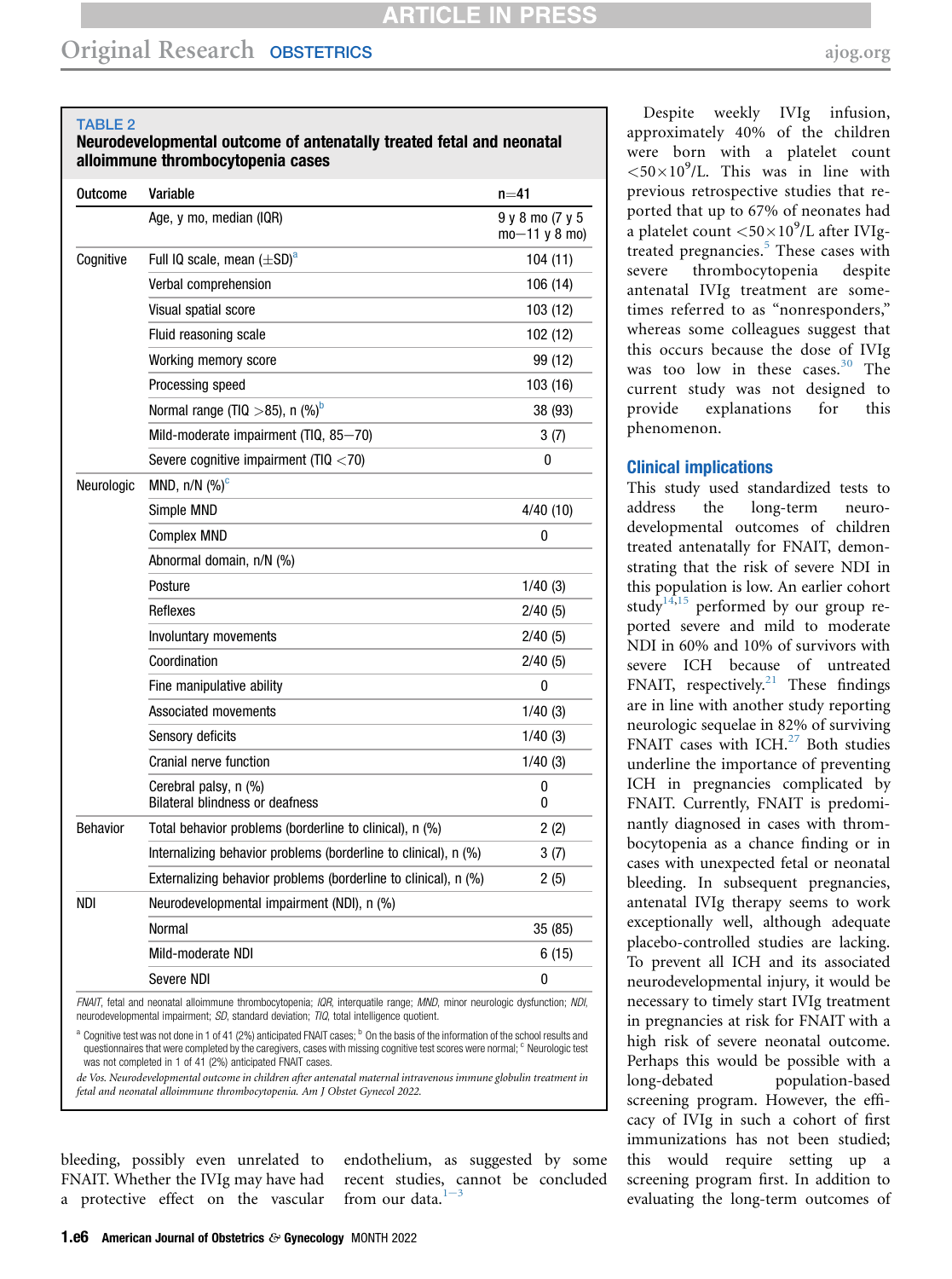<span id="page-6-0"></span>

| ŠêX       | GA at birth<br>(WK) | SGA    | $-25 \times 10^{9}$ /L | Platelet count Neuroimaging (cranial<br>ultrasoun | A<br>全     | evaluation $(y)$<br>Age at | F   | Neurologic examination;<br>abnormal domain | Behavior total problem<br>score (CBCL) | School                     |
|-----------|---------------------|--------|------------------------|---------------------------------------------------|------------|----------------------------|-----|--------------------------------------------|----------------------------------------|----------------------------|
| Male      |                     | Yes    | Yes                    | malities<br>No abnor                              | HPA-1a     |                            | ಌ   | Simple MND; sensory                        | Normal                                 | Special-needs<br>education |
| Female    | 57                  | ₿      | ş                      | malities<br>No abnor                              | HPA-1a     | $\overline{C}$             |     | 78 Normal                                  | Normal                                 | Regular education          |
| Female    | 37                  | ş      | å                      | malities<br>No abnor                              | HPA-1a     |                            | ಜ   | Normal                                     | Normal                                 | Regular education          |
| Male      | 38                  | 울      | ₽                      | Not available                                     | HPA-1a     | ∞                          | ౙ   | Simple MND; coordination                   | Normal                                 | Regular education          |
| Male      | 38                  | ⋛      | 울                      | malities<br>No abnori                             | HPA-1a     |                            | 112 | Simple MND; coordination                   | Normal                                 | Regular education          |
| Female 37 |                     | )<br>S | $\tilde{=}$            | No abnormalities                                  | HPA-15a 10 |                            |     | 112 Simple MND; posture                    | Normal                                 | Regular education          |

# [ajog.org](http://www.AJOG.org) **OBSTETRICS** Original Research

children that were treated with IVIg, it would be interesting to assess the outcomes of children newly diagnosed with FNAIT. A study from our research group on the long-term outcomes of children with newly diagnosed FNAIT both with and without ICH is in preparation.

In addition to being indicated for FNAIT, antenatal IVIg treatment is also indicated for several other diseases, such as hemolytic disease of the fetus and neonate, gestational alloimmune liver disease, antiphospholipid syndrome, and immune thrombocytopenia.[31](#page-7-28) Because of major differences in pathophysiology between FNAIT and these other diseases, it is not possible to generalize the favorable long-term outcomes of our study population to pregnancies with these conditions. However, the results from our study indicate that administration of IVIg during pregnancy did not have a negative impact on the cognitive, neurologic, and behavioral development of the children studied.

## Strengths and limitations

The major strength of our study is that all children underwent standardized assessment of cognitive, neurologic, and behavioral development, including school performance scores, which provides an integrated view of these children 's neurodevelopmental outcomes. This cohort is the largest FNAIT cohort with antenatal IVIg treatment that has been assessed using standardized tests.

One limitation of this study is that we were unable to include all children in our follow-up (18% of the cases were lost to follow-up). However, our analysis showed that the clinical characteristics of the lost-to-follow-up group were similar to those of the children included in our study.

## **Conclusions**

Normal distribution in cognitive, neurologic, and behavioral development and school performance can be expected in children whose mothers have been treated with IVIg for FNAIT during pregnancy. n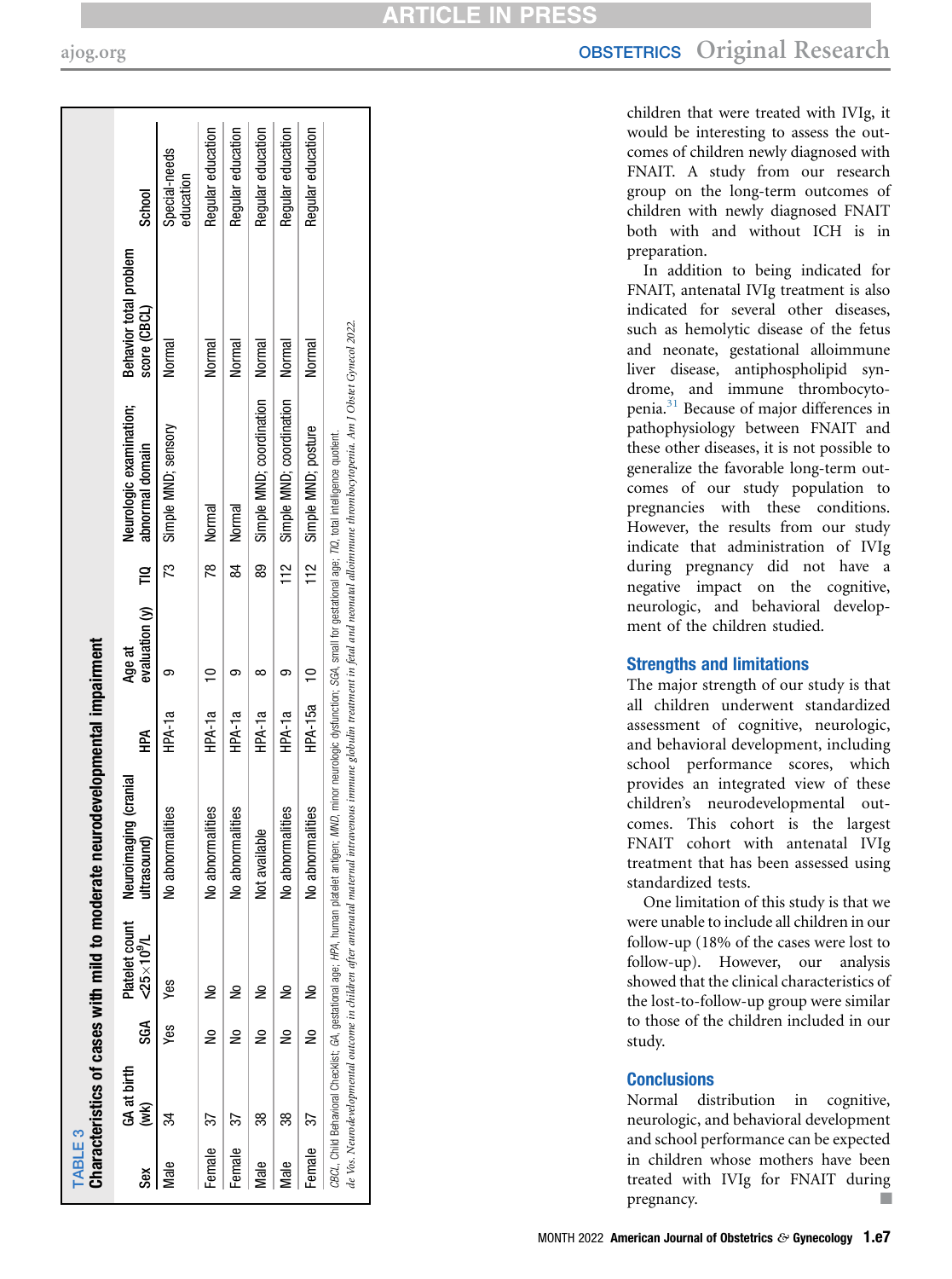# **ARTICLE IN PRESS**

#### Acknowledgments

We would like to thank Marleen van der Berg, MSc, Maud van Zagten, MSc, Tijn Borm, MD, and Fleur Derks, MD for their dedicated work in approaching families and follow-up assessments.

#### References

<span id="page-7-0"></span>1. [Yougbaré I, Lang S, Yang H, et al. Maternal](http://refhub.elsevier.com/S0002-9378(22)00438-0/sref1) anti-platelet  $\beta$ 3 integrins impair angiogenesis and cause intracranial hemorrhage. J Clin Invest 2015;125:1545–56.

2. [Santoso S, Wihadmadyatami H, Bakchoul T,](http://refhub.elsevier.com/S0002-9378(22)00438-0/sref2) et al. Antiendothelial  $\alpha \nu \beta$ [3 antibodies are a major](http://refhub.elsevier.com/S0002-9378(22)00438-0/sref2) [cause of intracranial bleeding in fetal/neonatal](http://refhub.elsevier.com/S0002-9378(22)00438-0/sref2) [alloimmune thrombocytopenia. Arterioscler](http://refhub.elsevier.com/S0002-9378(22)00438-0/sref2) [Thromb Vasc Biol 2016;36:1517](http://refhub.elsevier.com/S0002-9378(22)00438-0/sref2)–24.

3. [van Gils JM, Stutterheim J, van Duijn TJ, et al.](http://refhub.elsevier.com/S0002-9378(22)00438-0/sref3) [HPA-1a alloantibodies reduce endothelial cell](http://refhub.elsevier.com/S0002-9378(22)00438-0/sref3) [spreading and monolayer integrity. Mol Immunol](http://refhub.elsevier.com/S0002-9378(22)00438-0/sref3) [2009;46:406](http://refhub.elsevier.com/S0002-9378(22)00438-0/sref3)–15.

<span id="page-7-1"></span>4. [Radder CM, Brand A, Kanhai HH. Will it ever be](http://refhub.elsevier.com/S0002-9378(22)00438-0/sref4) [possible to balance the risk of intracranial hae](http://refhub.elsevier.com/S0002-9378(22)00438-0/sref4)[morrhage in fetal or neonatal alloimmune throm](http://refhub.elsevier.com/S0002-9378(22)00438-0/sref4)bocytopenia against the risk of treatment strategies [to prevent it? Vox Sang 2003;84:318](http://refhub.elsevier.com/S0002-9378(22)00438-0/sref4)–25.

<span id="page-7-2"></span>5. [Winkelhorst D, Murphy MF, Greinacher A,](http://refhub.elsevier.com/S0002-9378(22)00438-0/sref5) [et al. Antenatal management in fetal and](http://refhub.elsevier.com/S0002-9378(22)00438-0/sref5) [neonatal alloimmune thrombocytopenia: a sys](http://refhub.elsevier.com/S0002-9378(22)00438-0/sref5)[tematic review. Blood 2017;129:1538](http://refhub.elsevier.com/S0002-9378(22)00438-0/sref5)–47.

<span id="page-7-3"></span>6. [Lieberman L, Greinacher A, Murphy MF, et al.](http://refhub.elsevier.com/S0002-9378(22)00438-0/sref6) [Fetal and neonatal alloimmune thrombocyto](http://refhub.elsevier.com/S0002-9378(22)00438-0/sref6)[penia: recommendations for evidence-based](http://refhub.elsevier.com/S0002-9378(22)00438-0/sref6) [practice, an international approach. Br J Hae](http://refhub.elsevier.com/S0002-9378(22)00438-0/sref6)[matol 2019;185:549](http://refhub.elsevier.com/S0002-9378(22)00438-0/sref6)–62.

<span id="page-7-5"></span><span id="page-7-4"></span>7. [Winkelhorst D, Oepkes D, Lopriore E. Fetal and](http://refhub.elsevier.com/S0002-9378(22)00438-0/sref7) [neonatal alloimmunethrombocytopenia: evidence](http://refhub.elsevier.com/S0002-9378(22)00438-0/sref7) [based antenatal and postnatal management](http://refhub.elsevier.com/S0002-9378(22)00438-0/sref7) [strategies. Expert Rev Hematol 2017;10:729](http://refhub.elsevier.com/S0002-9378(22)00438-0/sref7)–37. 8. [Wabnitz H, Khan R, Lazarus AH. The use of](http://refhub.elsevier.com/S0002-9378(22)00438-0/sref8) [IVIg in fetal and neonatal alloimmune thrombo](http://refhub.elsevier.com/S0002-9378(22)00438-0/sref8)[cytopenia- principles and mechanisms. Trans](http://refhub.elsevier.com/S0002-9378(22)00438-0/sref8)[fus Apher Sci 2020;59:102710.](http://refhub.elsevier.com/S0002-9378(22)00438-0/sref8)

<span id="page-7-6"></span>9. [Zhi H, Ahlen MT, Skogen B, Newman DK,](http://refhub.elsevier.com/S0002-9378(22)00438-0/sref9) [Newman PJ. Preclinical evaluation of immuno](http://refhub.elsevier.com/S0002-9378(22)00438-0/sref9)[therapeutic regimens for fetal/neonatal alloim](http://refhub.elsevier.com/S0002-9378(22)00438-0/sref9)[mune thrombocytopenia. Blood Adv 2021;5:](http://refhub.elsevier.com/S0002-9378(22)00438-0/sref9) [3552](http://refhub.elsevier.com/S0002-9378(22)00438-0/sref9)–62.

<span id="page-7-7"></span>10. [Herrmann A, Samelson-Jones BJ, Brake S,](http://refhub.elsevier.com/S0002-9378(22)00438-0/sref10) [Samelson R. IVIG-associated maternal pancy](http://refhub.elsevier.com/S0002-9378(22)00438-0/sref10)[topenia during treatment for neonatal alloim](http://refhub.elsevier.com/S0002-9378(22)00438-0/sref10)[mune thrombocytopenia. AJP Rep 2017;7:](http://refhub.elsevier.com/S0002-9378(22)00438-0/sref10) [e197](http://refhub.elsevier.com/S0002-9378(22)00438-0/sref10)–200.

<span id="page-7-9"></span><span id="page-7-8"></span>11. [Rossi KQ, Lehman KJ, O](http://refhub.elsevier.com/S0002-9378(22)00438-0/sref11)'Shaughnessy RW. [Effects of antepartum therapy for fetal alloim](http://refhub.elsevier.com/S0002-9378(22)00438-0/sref11)[mune thrombocytopenia on maternal lifestyle.](http://refhub.elsevier.com/S0002-9378(22)00438-0/sref11) [J Matern Fetal Neonatal Med 2016;29:1783](http://refhub.elsevier.com/S0002-9378(22)00438-0/sref11)–8. 12. [Radder CM, de Haan MJ, Brand A,](http://refhub.elsevier.com/S0002-9378(22)00438-0/sref12) [Stoelhorst GM, Veen S, Kanhai HH. Follow up of](http://refhub.elsevier.com/S0002-9378(22)00438-0/sref12) [children after antenatal treatment for alloimmune](http://refhub.elsevier.com/S0002-9378(22)00438-0/sref12) [thrombocytopenia. Early Hum Dev 2004;80:](http://refhub.elsevier.com/S0002-9378(22)00438-0/sref12) 65–[76.](http://refhub.elsevier.com/S0002-9378(22)00438-0/sref12)

<span id="page-7-10"></span>13. [Ward MJ, Pauliny J, Lipper EG, Bussel JB.](http://refhub.elsevier.com/S0002-9378(22)00438-0/sref13) [Long-term effects of fetal and neonatal alloim](http://refhub.elsevier.com/S0002-9378(22)00438-0/sref13)[mune thrombocytopenia and its antenatal](http://refhub.elsevier.com/S0002-9378(22)00438-0/sref13) [treatment on the medical and developmental](http://refhub.elsevier.com/S0002-9378(22)00438-0/sref13) [outcomes of affected children. Am J Perinatol](http://refhub.elsevier.com/S0002-9378(22)00438-0/sref13) [2006;23:487](http://refhub.elsevier.com/S0002-9378(22)00438-0/sref13)–92.

<span id="page-7-11"></span>14. [Tiller H, Kamphuis MM, Flodmark O, et al.](http://refhub.elsevier.com/S0002-9378(22)00438-0/sref14) [Fetal intracranial haemorrhages caused by fetal](http://refhub.elsevier.com/S0002-9378(22)00438-0/sref14) [and neonatal alloimmune thrombocytopenia: an](http://refhub.elsevier.com/S0002-9378(22)00438-0/sref14) [observational cohort study of 43 cases from an](http://refhub.elsevier.com/S0002-9378(22)00438-0/sref14) [international multicentre registry. BMJ Open](http://refhub.elsevier.com/S0002-9378(22)00438-0/sref14) [2013;3:e002490.](http://refhub.elsevier.com/S0002-9378(22)00438-0/sref14)

<span id="page-7-12"></span>15. [Winkelhorst D, Kamphuis MM,](http://refhub.elsevier.com/S0002-9378(22)00438-0/sref15) [Steggerda SJ, et al. Perinatal outcome and long](http://refhub.elsevier.com/S0002-9378(22)00438-0/sref15)[term neurodevelopment after intracranial hae](http://refhub.elsevier.com/S0002-9378(22)00438-0/sref15)[morrhage due to fetal and neonatal alloimmune](http://refhub.elsevier.com/S0002-9378(22)00438-0/sref15) [thrombocytopenia. Fetal Diagn Ther 2019;45:](http://refhub.elsevier.com/S0002-9378(22)00438-0/sref15) [184](http://refhub.elsevier.com/S0002-9378(22)00438-0/sref15)–91.

<span id="page-7-13"></span>16. [Porcelijn L, Huiskes E, de Haas M. Progress](http://refhub.elsevier.com/S0002-9378(22)00438-0/sref16) [and development of platelet antibody detection.](http://refhub.elsevier.com/S0002-9378(22)00438-0/sref16) [Transfus Apher Sci 2020;59:102705](http://refhub.elsevier.com/S0002-9378(22)00438-0/sref16).

<span id="page-7-14"></span>17. [Paridaans NP, Kamphuis MM, Taune](http://refhub.elsevier.com/S0002-9378(22)00438-0/sref17) [Wikman A, et al. Low-dose versus standard](http://refhub.elsevier.com/S0002-9378(22)00438-0/sref17)[dose intravenous immunoglobulin to prevent](http://refhub.elsevier.com/S0002-9378(22)00438-0/sref17) [fetal intracranial hemorrhage in fetal and](http://refhub.elsevier.com/S0002-9378(22)00438-0/sref17) [neonatal alloimmune thrombocytopenia: a ran](http://refhub.elsevier.com/S0002-9378(22)00438-0/sref17)[domized trial. Fetal Diagn Ther 2015;38:147](http://refhub.elsevier.com/S0002-9378(22)00438-0/sref17)–53. 18. [Papile LA, Burstein J, Burstein R, Kof](http://refhub.elsevier.com/S0002-9378(22)00438-0/sref18)fler H, [Incidence and evolution of subependymal and](http://refhub.elsevier.com/S0002-9378(22)00438-0/sref18) [intraventricular hemorrhage: a study of infants](http://refhub.elsevier.com/S0002-9378(22)00438-0/sref18) [with birth weights less than 1,500 gm. J Pediatr](http://refhub.elsevier.com/S0002-9378(22)00438-0/sref18) [1978;92:529](http://refhub.elsevier.com/S0002-9378(22)00438-0/sref18)–34.

<span id="page-7-16"></span><span id="page-7-15"></span>19. [Bell MJ, Ternberg JL, Feigin RD, et al.](http://refhub.elsevier.com/S0002-9378(22)00438-0/sref19) [Neonatal necrotizing enterocolitis. Therapeutic](http://refhub.elsevier.com/S0002-9378(22)00438-0/sref19) [decisions based upon clinical staging. Ann Surg](http://refhub.elsevier.com/S0002-9378(22)00438-0/sref19) [1978;187:1](http://refhub.elsevier.com/S0002-9378(22)00438-0/sref19)–7.

<span id="page-7-17"></span>20. [Hoftiezer L, Hof MHP, Dijs-Elsinga J,](http://refhub.elsevier.com/S0002-9378(22)00438-0/sref20) [Hogeveen M, Hukkelhoven CWPM, van](http://refhub.elsevier.com/S0002-9378(22)00438-0/sref20) [Lingen RA. From population reference to na](http://refhub.elsevier.com/S0002-9378(22)00438-0/sref20)[tional standard: new and improved birthweight](http://refhub.elsevier.com/S0002-9378(22)00438-0/sref20) [charts. Am J Obstet Gynecol 2019;220:383.](http://refhub.elsevier.com/S0002-9378(22)00438-0/sref20) [e1](http://refhub.elsevier.com/S0002-9378(22)00438-0/sref20)–17.

<span id="page-7-18"></span>21. Maslowski R. De sociale staat van Nederland. 2020. Available at: [https://digitaal.scp.nl/](https://digitaal.scp.nl/ssn2020/onderwijs) [ssn2020/onderwijs](https://digitaal.scp.nl/ssn2020/onderwijs). Accessed November 26, 2021.

<span id="page-7-19"></span>22. Castor EDC. Castor Electronic Data Capture. 2019. Available at: <https://castoredc.com>. Accessed August 28, 2019.

<span id="page-7-20"></span>23. [WPPSI WD. Wechsler preschool and pri](http://refhub.elsevier.com/S0002-9378(22)00438-0/sref23)[mary scale of intelligence. New York, NY: Psy](http://refhub.elsevier.com/S0002-9378(22)00438-0/sref23)[chological Corporation; 1967](http://refhub.elsevier.com/S0002-9378(22)00438-0/sref23).

<span id="page-7-22"></span><span id="page-7-21"></span>24. [WISC WD. Wechsler Intelligence Scale for](http://refhub.elsevier.com/S0002-9378(22)00438-0/sref24) [Children. San Antonio, TX: Pearson plc; 1949](http://refhub.elsevier.com/S0002-9378(22)00438-0/sref24). 25. [Hadders-Algra M. Two distinct forms of mi](http://refhub.elsevier.com/S0002-9378(22)00438-0/sref25)[nor neurological dysfunction: perspectives](http://refhub.elsevier.com/S0002-9378(22)00438-0/sref25) [emerging from a review of data of the Groningen](http://refhub.elsevier.com/S0002-9378(22)00438-0/sref25) [Perinatal Project. Dev Med Child Neurol](http://refhub.elsevier.com/S0002-9378(22)00438-0/sref25) [2002;44:561](http://refhub.elsevier.com/S0002-9378(22)00438-0/sref25)–71.

<span id="page-7-23"></span>26. [Palisano R, Rosenbaum P, Walter S,](http://refhub.elsevier.com/S0002-9378(22)00438-0/sref26) [Russell D, Wood E, Galuppi B. Development and](http://refhub.elsevier.com/S0002-9378(22)00438-0/sref26) [reliability of a system to classify gross motor](http://refhub.elsevier.com/S0002-9378(22)00438-0/sref26) [function in children with cerebral palsy. Dev Med](http://refhub.elsevier.com/S0002-9378(22)00438-0/sref26) [Child Neurol 1997;39:214](http://refhub.elsevier.com/S0002-9378(22)00438-0/sref26)–23.

<span id="page-7-24"></span>27. [Verhulst FC, van der Ende J, Koot HM. Child](http://refhub.elsevier.com/S0002-9378(22)00438-0/sref27) [Behavior Checklist \(CBCL \)/ 4](http://refhub.elsevier.com/S0002-9378(22)00438-0/sref27)-18 manual. [Rotterdam: Sophia Kinderziekenhuis/Academ](http://refhub.elsevier.com/S0002-9378(22)00438-0/sref27)[isch Ziekenhuis/ Erasmus University Rotterdam;](http://refhub.elsevier.com/S0002-9378(22)00438-0/sref27) [1996](http://refhub.elsevier.com/S0002-9378(22)00438-0/sref27).

<span id="page-7-25"></span>28. [Vlug KFM. Because every pupil counts: the](http://refhub.elsevier.com/S0002-9378(22)00438-0/sref28) [success of the pupil monitoring system in The](http://refhub.elsevier.com/S0002-9378(22)00438-0/sref28) [Netherlands. Educ Inform Technol 1997;2:](http://refhub.elsevier.com/S0002-9378(22)00438-0/sref28) 287–[306.](http://refhub.elsevier.com/S0002-9378(22)00438-0/sref28)

<span id="page-7-26"></span>29. [Schendelaar P, Middelburg KJ, Bos AF,](http://refhub.elsevier.com/S0002-9378(22)00438-0/sref29) [Heineman MJ, Jongbloed-Pereboom M, Had](http://refhub.elsevier.com/S0002-9378(22)00438-0/sref29)[ders-Algra M. The Groningen ART cohort study:](http://refhub.elsevier.com/S0002-9378(22)00438-0/sref29) [the effects of ovarian hyperstimulation and the](http://refhub.elsevier.com/S0002-9378(22)00438-0/sref29) [IVF laboratory procedures on neurological](http://refhub.elsevier.com/S0002-9378(22)00438-0/sref29) [condition at 2 years. Hum Reprod 2011;26:](http://refhub.elsevier.com/S0002-9378(22)00438-0/sref29) [703](http://refhub.elsevier.com/S0002-9378(22)00438-0/sref29)–12.

<span id="page-7-27"></span>30. [Tiller H, Husebekk A, Skogen B, Kjeldsen-](http://refhub.elsevier.com/S0002-9378(22)00438-0/sref30)[Kragh J, Kjaer M. True risk of fetal/neonatal](http://refhub.elsevier.com/S0002-9378(22)00438-0/sref30) [alloimmune thrombocytopenia in subsequent](http://refhub.elsevier.com/S0002-9378(22)00438-0/sref30) [pregnancies: a prospective observational follow](http://refhub.elsevier.com/S0002-9378(22)00438-0/sref30)[up study. BJOG 2016;123:738](http://refhub.elsevier.com/S0002-9378(22)00438-0/sref30)–44.

<span id="page-7-28"></span>31. D'[Mello RJ, Hsu CD, Chaiworapongsa P,](http://refhub.elsevier.com/S0002-9378(22)00438-0/sref31) [Chaiworapongsa T. Update on the use of intra](http://refhub.elsevier.com/S0002-9378(22)00438-0/sref31)[venous immunoglobulin in pregnancy. NeoRe](http://refhub.elsevier.com/S0002-9378(22)00438-0/sref31)[views 2021;22:e7](http://refhub.elsevier.com/S0002-9378(22)00438-0/sref31)–24.

#### Author and article information

From the Division of Neonatology, Department of Pediatrics, Willem-Alexander Children's Hospital, Leiden University Medical Center, Leiden, The Netherlands (Drs de Vos, Tan, Steggerda, de Vries, and Lopriore); Center of Clinical Transfusion Research, Sanquin Research, Amsterdam, The Netherlands (Drs de Vos and de Haas); Department of Experimental Immunohematology, Sanquin Research, Amsterdam (Drs de Vos and van der Schoot); Department Immunohematology Diagnostics, Sanquin Diagnostic Services, Amsterdam (Dr de Haas); Department of Hematology, Leiden University Medical Center, Leiden (Dr de Haas); Department of Obstetrics and Gynecology, Leiden University Medical Center, Leiden (Dr Oepkes); and Division of Child and Adolescent Psychology, Department of Pediatrics, Willem-Alexander Children's Hospital, Leiden University Medical Center, Leiden, the Netherlands (Dr van Klink).

Received Jan. 26, 2022; revised May 17, 2022; accepted May 29, 2022.

The authors report no conflict of interest.

Process and Product Development Diagnostic Services, Sanquin (SQI/00034).

Corresponding author: Thijs W. de Vos, MD. [t.w.de\\_](mailto:t.w.de_vos@lumc.nl) [vos@lumc.nl](mailto:t.w.de_vos@lumc.nl)